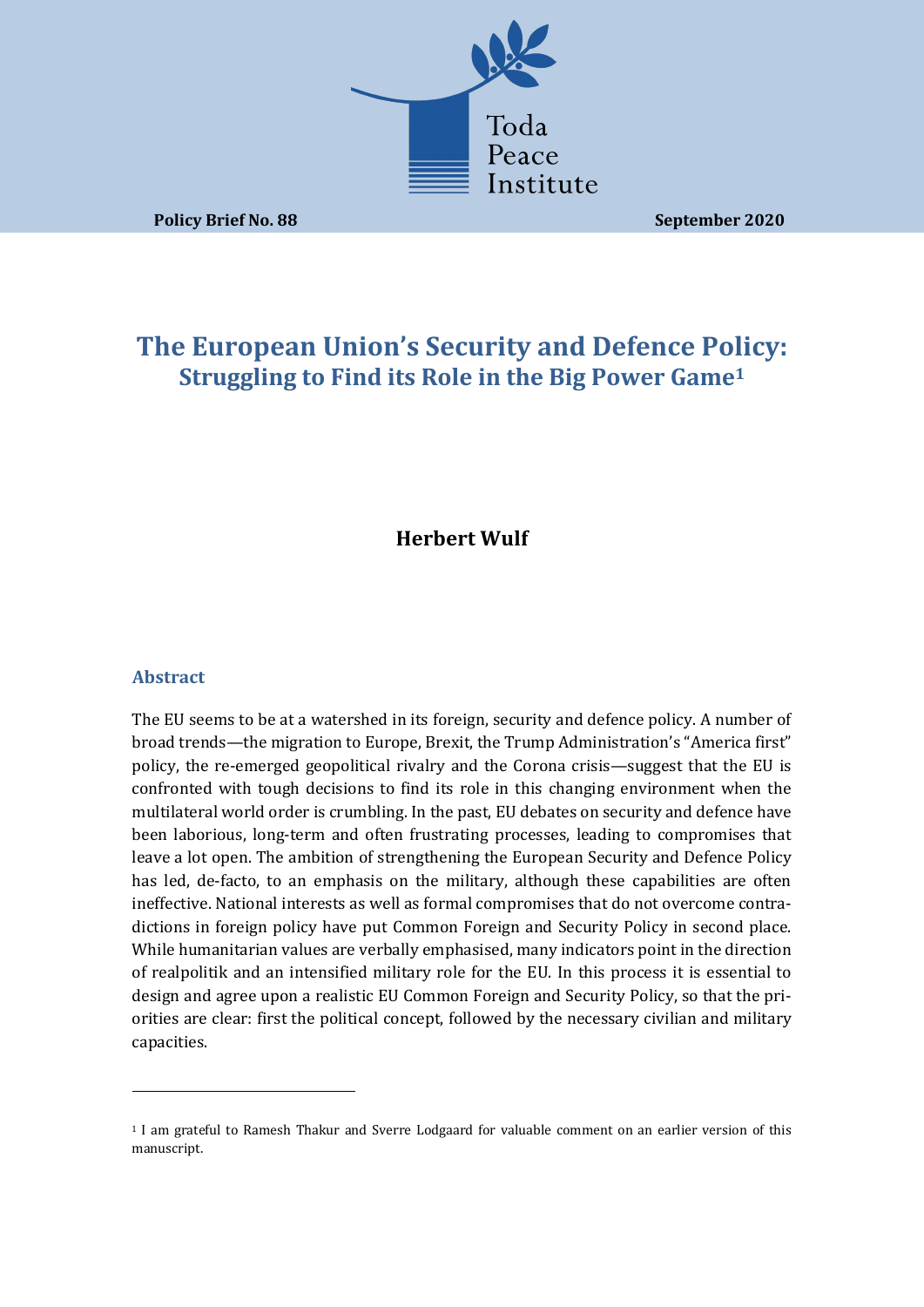#### **I. Introduction**

The demands in the EU to act more independently in defence and security policy are not new. What is, however, unprecedented is the urgency of the calls within the EU to find its role in the geopolitical power game between the US, China and partly Russia. Many mainstream European politicians believe that the EU is currently at a cross roads. If the EU wants to be a global player at the big table, it has to act now. The Peace Report of the German Peace Research Institutes calls the pandemic in 2020 a "last chance for Europe."<sup>2</sup>

A few pressing issues have intensified the debate within the EU and the general tone is that the Union needs to put in place a coherent foreign, security and defence policy. The ambitions for Europe as a "peace project", which were at the centre of the debate a decade ago and for which the Norwegian Nobel Committee awarded the EU the Peace Prize in 2012, have been pushed into the background.<sup>3</sup> The peace agenda of the EU plays only a marginal role today. The debate and the practical decision-making is now much more geopoliticallythan value-oriented.

EU members are divided about key foreign policy issues and hidden behind well-orchestrated summit protocols are a number of dilemmas. How should the EU position itself as a global "peace power" versus bellicose US-administrations' strategies or aggressive Chinese encroachments and sabre-rattling in Asia and beyond? What role can the EU play after geopolitical competition has re-emerged, threatening the multilateral world and good governance? How can a human rights-oriented policy be designed that does not react reflexively with military means in every crisis? Given numerous opposing national interests in foreign and security matters within the EU, is it possible to establish a primacy of one shared foreign policy? And, considering the sovereignty of the member states in defence policy, is there even a path towards harmonised EU military strategies and capabilities and, if so, for what purpose?<sup>4</sup> And what happens to the purpose of the EU as a social project?

The debate in Europe takes place at a time when the liberal international order has collapsed, and the existing multilateral order is threatened. Several global trends, primarily of a political and security dimension, inside and outside the EU in 2020, suggest that the EU and its member countries, are confronted with potentially threatening developments and tough decisions. Some of these trends are threatening the very existence of the Union (like the EU's failure to agree on a coherent asylum policy and Brexit). Other trends could strengthen the EU's desire for more autonomy in defence and security (such as the US criticism about some of the "free-riders" in the European part of NATO and the new geopolitical rivalries between the US and China). The Corona crisis has added a fundamentally new challenge which, if handled wisely and rationally, could actually contribute to a new

<sup>&</sup>lt;sup>2</sup> BICC, HSFK, IFSH, INEF (2020), Friedensgutachten (Peace Report 2020), Im Schatten der Pandemie. Europas letzte Chance. Transcript Verlag. Bielefeld. https://friedensgutachten.de/2020

<sup>&</sup>lt;sup>3</sup> Vicki L. Birchfield, John Krige, Alasdair R. Young (2017), European Integration as a Peace Project, in: The British Journal of Politics and International Relations, Vol. 19, No. 1, pp. 3-12.

<sup>&</sup>lt;sup>4</sup> Stephan Keukeleire, Tom Delreux (2014), The Foreign Policy of European Union, Macmillan, Basingstoke.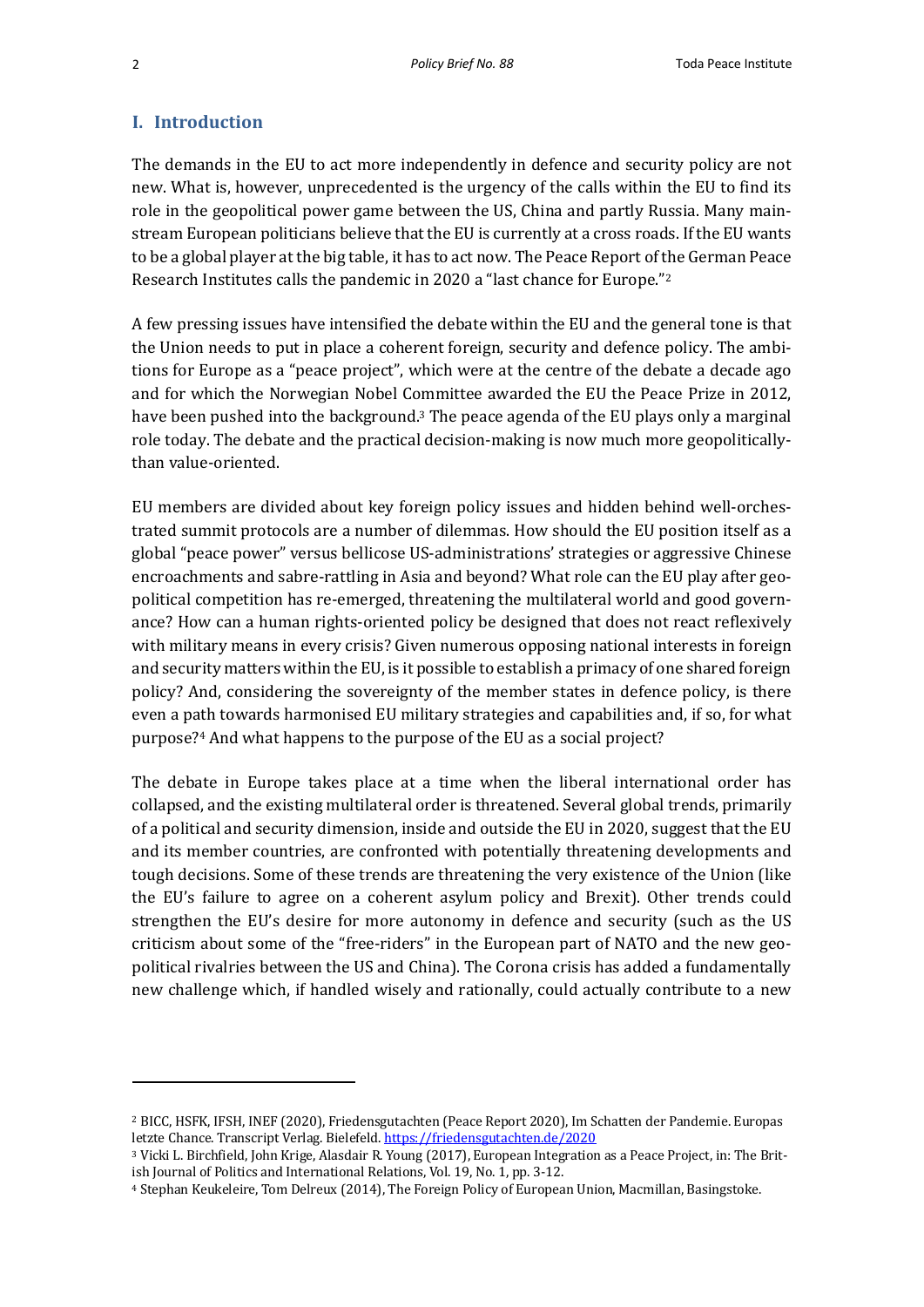era in the EU in which solidarity (an often-summoned EU value) plays a central role again and in which some of the wearisome quarrels might be overcome.

### **I.** The Onerous Drive for a Harmonised EU in Security and Defence

Looking at the long journey of the EU, trying to speak with one voice in security and defence policy explains the slow, laborious and only gradual process towards a harmonised EU policy. The EU has been struggling for decades with its role in global politics, foreign, security and defence matters.<sup>5</sup> As a general trend, presently, a more coordinated defence and security policy is called for. French President Emmanuel Macron, most outspoken about the role of the EU, sees this process as a long-term project for Europe to "become autonomous" in terms of military strategy and capability." $6$  Although the discussions in the EU for a more unified policy look like a dance of two steps forward and one step backward, it is evident that there is a very slow but steady move towards a more coordinated policy. It seems the times for nationally oriented security and defence policies in Europe are over, even though de-globalisation has become a popular narrative as a result of the Corona crisis.

The list is long and has been growing over the past few decades. Numerous working groups, studies, institutional reforms, agreements and treaties, etc. were formed and agreed upon: for intensified cooperation, for an EU military capability, for avoiding duplication in armed force structures and in development of weapon systems, for more efficient procurement and more competition in the defence industry. Efforts for intensified cooperation date back as far as 1976 when the Independent European Program Group (IEPG) was founded as a forum for cooperation in defence production and procurement. One could even go back to the mid-1950s if one counts the failed efforts of the Western European Union. Already in 1978, the European Parliament published an influential report that called for better integration of production and procurement of weapon systems.<sup>7</sup> Besides numerous bi- and multilateral projects between two or more member states or firms in different EU countries, there have been a few distinct political decisions that led to slow, but gradual change towards intensified cooperation within the EU.

<sup>&</sup>lt;sup>5</sup> Florence Gaub (2019) Global Trends to 2030. Challenges and Choices for Europe, in: European Union Institute for Security Studies, https://www.iss.europa.eu/sites/default/files/EUISSFiles/ESPAS\_Report.pdf. Hans-Georg Erhart, Martin Kahl (eds.) (2010), Security Governance in und für Europa, Nomos Publisher, Baden-Baden. <sup>6</sup> Interview with the British weekly The Economist, 21 October 2019, https://www.economist.com/europe/2019/11/07/emmanuel-macron-in-his-own-words-english

<sup>&</sup>lt;sup>7</sup> Egon Klepsch (1979), Two-way street: USA-Europe arms procurement (The Klepsch Report), London Brassey's.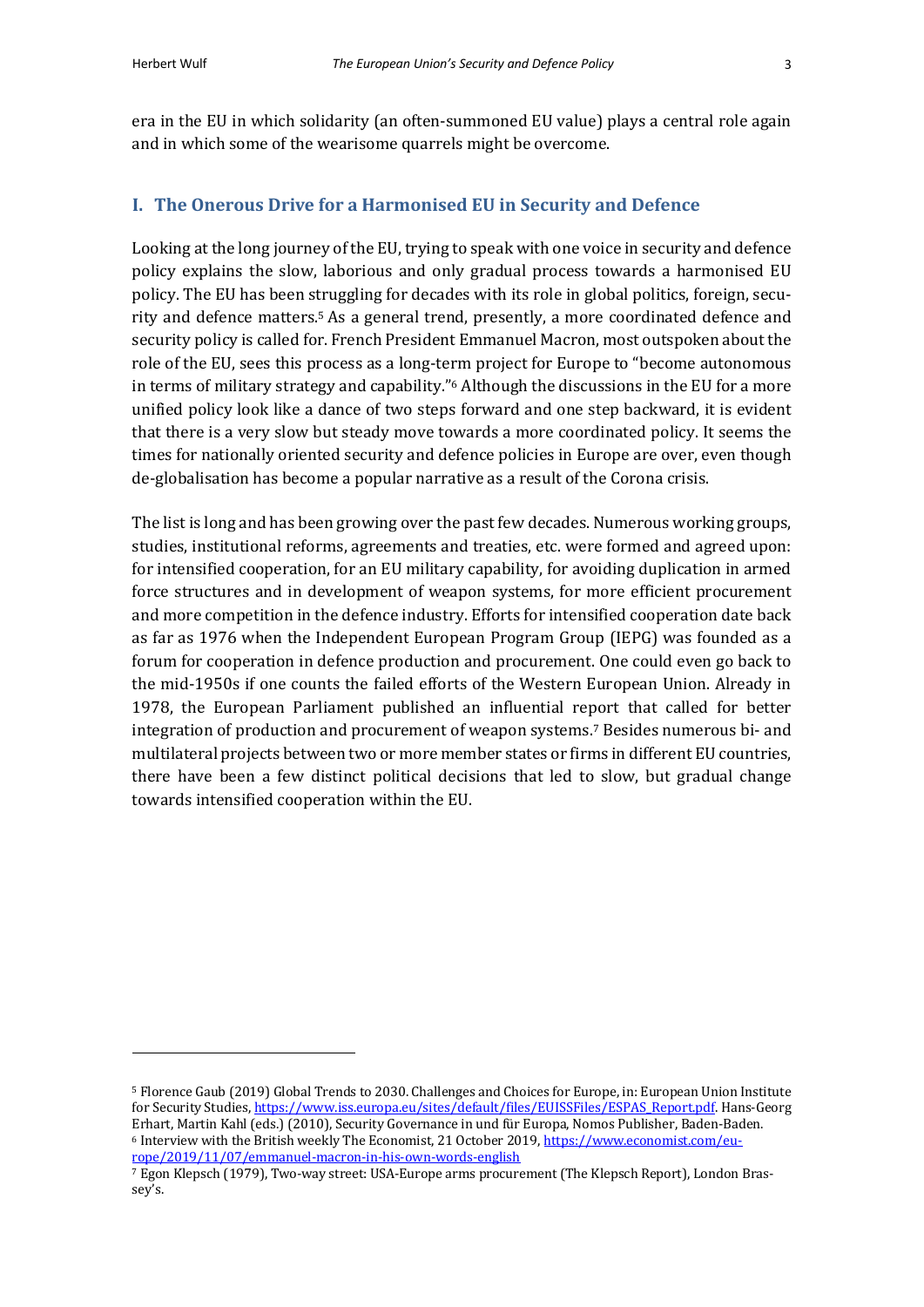



During the last three decades, a few outstanding decisions were taken in order to come closer to coordinated security and defence action in the EU (see Figure 1). The Maastricht Treaty of 1992 established the Common Foreign and Security Policy (CFSP), providing the EU with a tool for cooperation. The declaration in 1999 of the European Headline Goals was a reaction to the war in Kosovo where the EU (or for that matter NATO-Europe) had difficulties in contributing air transport or intelligence capacities. While the US air force fought an air war on Serbia in the neighbourhood of the EU, European politicians were frustrated to have no military option. In 2000 it was agreed that the EU would contribute 100,000 soldiers, 400 aircraft and 100 ships for such crisis situations. Compared to the military capacities of the individual member states, this is a tiny fraction. One of the outstanding political decisions on defence matters was the Lisbon Treaty of 2009 which established the Permanent Structured Cooperation (PESCO). The Treaty allows member states to cooperate permanently in security and defence, even if other member states are opposed. The idea was to let EU members go ahead while others might still be reluctant. Twenty-five states have signed up to PESCO.

Another milestone is the decision to give the EU Commission more authority in the defence arena, a trend that has been initiated with the Lisbon Treaty and been pursued gradually during the last decade. The EU Commission has intensified its role in this area that so far has been a prerogative of member states. The Commission in Brussels is not just active in foreign and security policy, but also in applying the rules of the internal economic market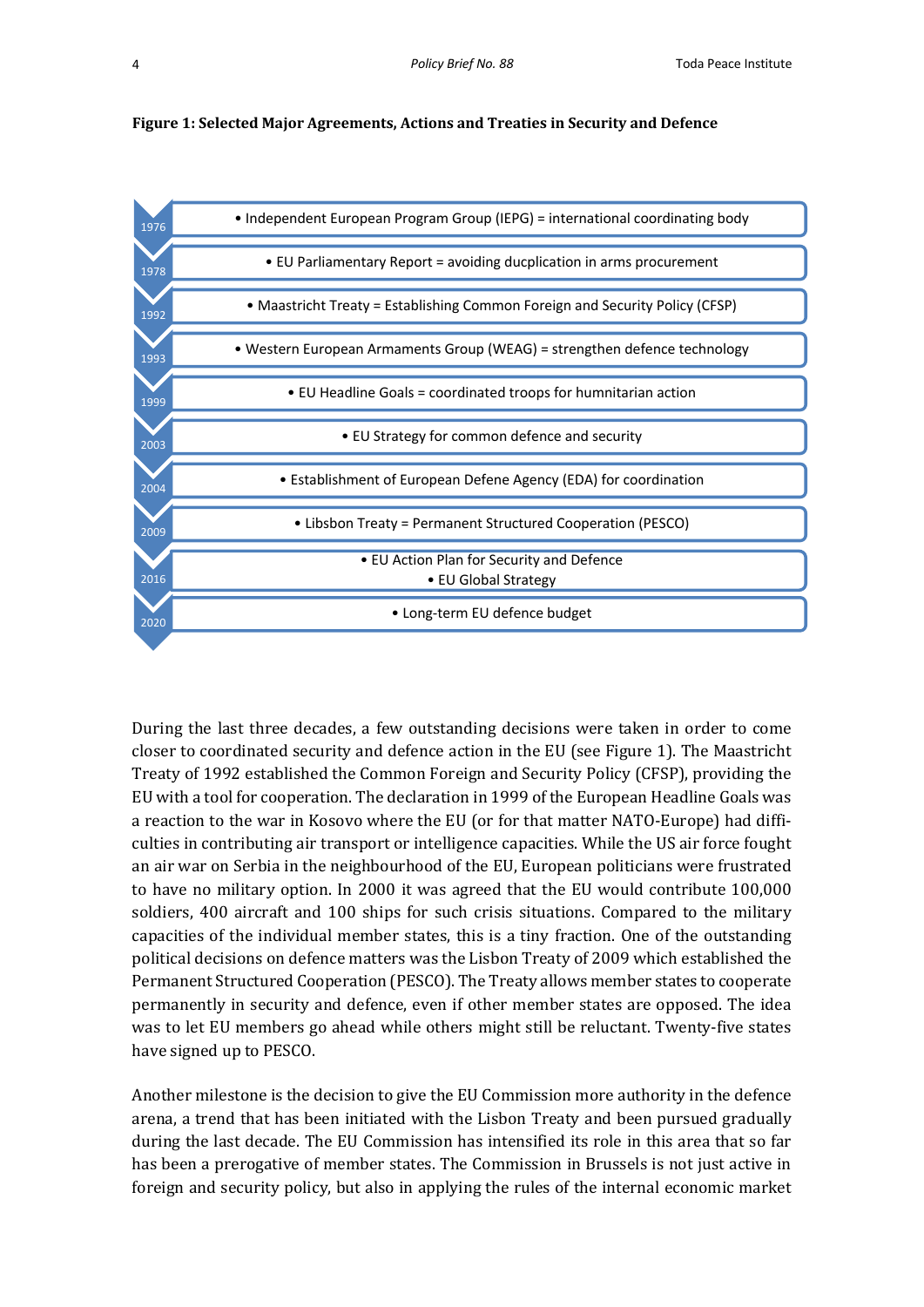to establish a European Defence Technological and Industrial Basis (EDTIB). It promotes research projects in the area of security, and, in addition, the Commission formulated a road map for the defence sector with its Action Plan.<sup>8</sup>

## **II. New Challenges and Opportunities**

The EU is a strong supporter of a liberal international order and a multilateral world. Now that these have collapsed or have been abandoned by the US, the EU seems to be the only possible champion of these concepts and could possibly play a powerful role as a normative champion. In this situation, the EU finds itself confronted with five trends—migration to Europe, Brexit, the "America first" doctrine, the geopolitical rivalries and the Corona crisis which have intensified the debate in the EU about its future and which have led to the current push for more responsibilities and capacities in security and defence.

#### **1. Migration to Europe and Fortress EU**

The arrival of millions of migrants to Europe, especially in  $2015/2016$ , is perceived now as the "migrant crisis" or "refugee crisis". It should better be called the crisis of the EU's asylum and migration policy. The migration to Europe at that time laid open the fundamental divergencies among EU member countries regarding the practical implications of humanitarian values and, furthermore, the inadequacy of the existing global regimes to cope with refugees. The failure to agree on a common asylum policy was, and remains, a low point in holding up the values so dear to the EU. It also became a moment when the breakdown of the Union was feared. The political polarisation within the EU is principally a division about ethical, legal and political obligations and responsibilities to protect asylum seekers.

The situation in the mid-2010s was not entirely new. However, the dimension was unprecedented. The year 2015 was the peak in increased migration to Europe (see Figure 2) that began in the middle of the  $20<sup>th</sup>$  century. The EU had already opened its borders during the Balkan Wars in the 1990s when people fled the war-torn countries of former Yugoslavia. Similarly, in the mid-2010s, most refugees who arrived, mainly in Malta, Greece and Italy by sea as well as in Hungary and neighbouring countries over the land route, came from countries in war, especially from Syria and Afghanistan, but also via North Africa from a number of African countries. The migration routes to Europe in the 2010s were channels for "mixed" migration" in which economic migrants found themselves literally in the same boat as refugees. $9 \text{ In } 2015$ , the EU was completely unprepared to cope with this situation – and it was primarily civil society that managed to at least feed the immigrants during those first weeks. Though a figure of more than one million refugees in 2015 sounds like a huge number, only a small portion of all refugees arrived in the EU. Other countries host many

<sup>8</sup> Presented in November 2016, https://www.europarl.europa.eu/legislative-train/theme-europe-as-astronger-global-actor/file-european-defence-action-plan

<sup>9</sup> Petra Bendel (2017) The EU Refugee Policy in Crisis, Friedrich Ebert Foundation, http://library.fes.de/pdffiles/wiso/13536.pdf Berlin, p. 5.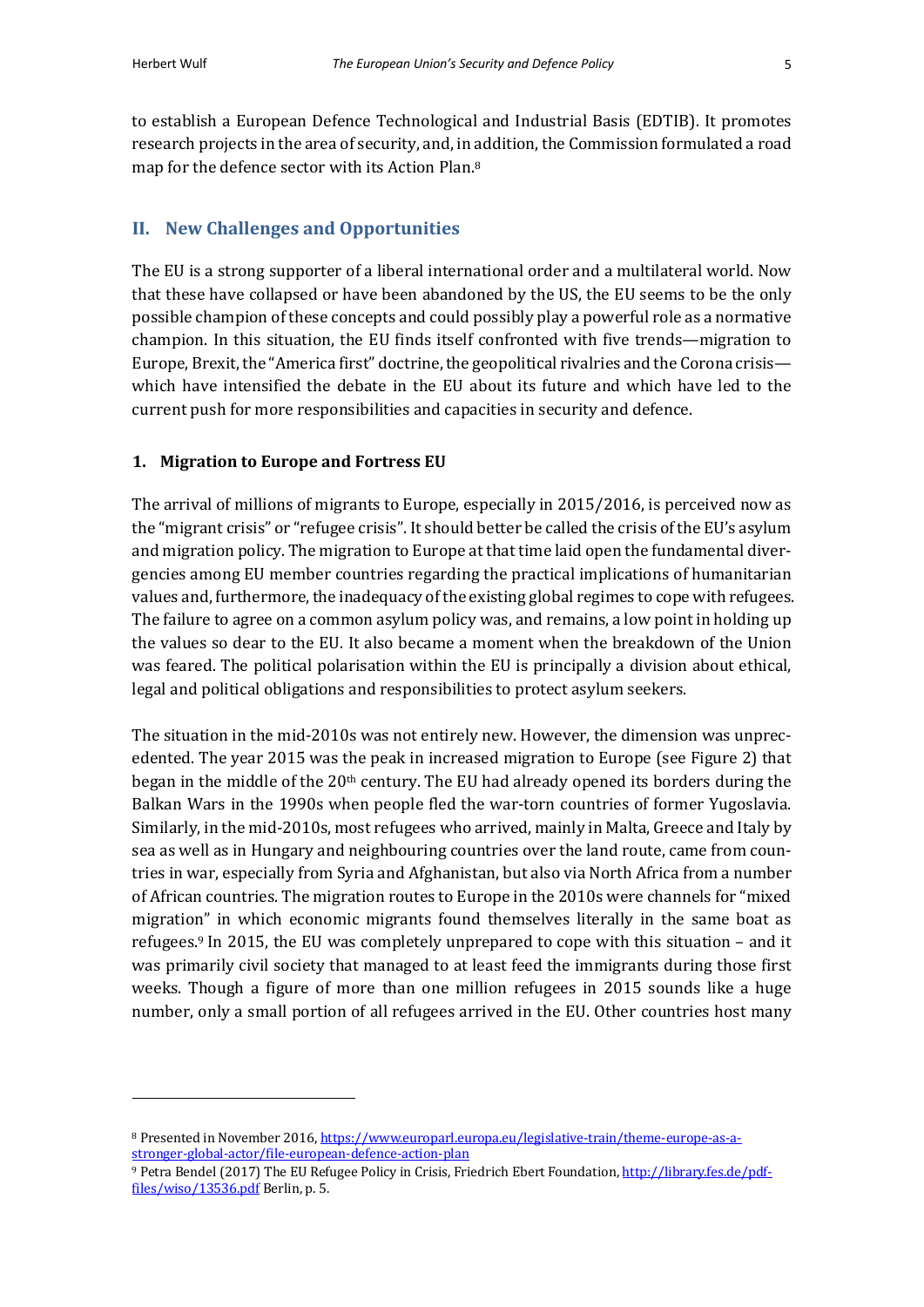more refugees. The UNHCR registered 79.5 million forcibly displaced persons worldwide at the end of 2019,<sup>10</sup> by far the majority of them hosted in developing countries.





Source: Statista

https://www.statista.com/statistics/454775/number-of-illegal-entries-between-bcps-to-the-eu/

For a long time, the EU member states and their EU institutions (the Commission, the Council and the EU Parliament) have struggled to agree on a common migration policy  $-$  and particularly the pattern of distributing immigrants among the member states. So far, they have not succeeded. The core of the problem is the failure of the so-called "Dublin system" and a fairer sharing of responsibilities. The "Dublin system" puts disproportionate pressure on frontline EU member states since it gives EU members the right to transfer migrants to the country of first entry.<sup>12</sup> This puts a heavy burden on countries like Greece, Italy, and Malta as well as Spain and Hungary. The countries where the immigrants first arrive usually have to cope with the situation and have not received the promised and expected assistance from other EU states. This failure, of course, is at the expense of the refugees who live in camps in inhuman and dangerous conditions.

To cope with this fundamental crisis the EU has addressed three issue areas:<sup>13</sup>

<sup>10</sup> https://www.unhcr.org/figures-at-a-glance.html

<sup>&</sup>lt;sup>11</sup> The term "illegal entries" is highly problematic. The migrants might be "illegal" under specific national laws, but not so according to international law.

<sup>&</sup>lt;sup>12</sup> Sergio Carrera, Steven Blockmans, Daniel Gros and Elspeth Guild (2015), The EU's Response to the Refugee Crisis, CEPS Essay 20. https://www.ceps.eu/wp-content/up-

loads/2015/12/EU%20Response%20to%20the%202015%20Refugee%20Crisis\_0.pdf <sup>13</sup> Petra Bendel (2017), ibid, chose this categorisation.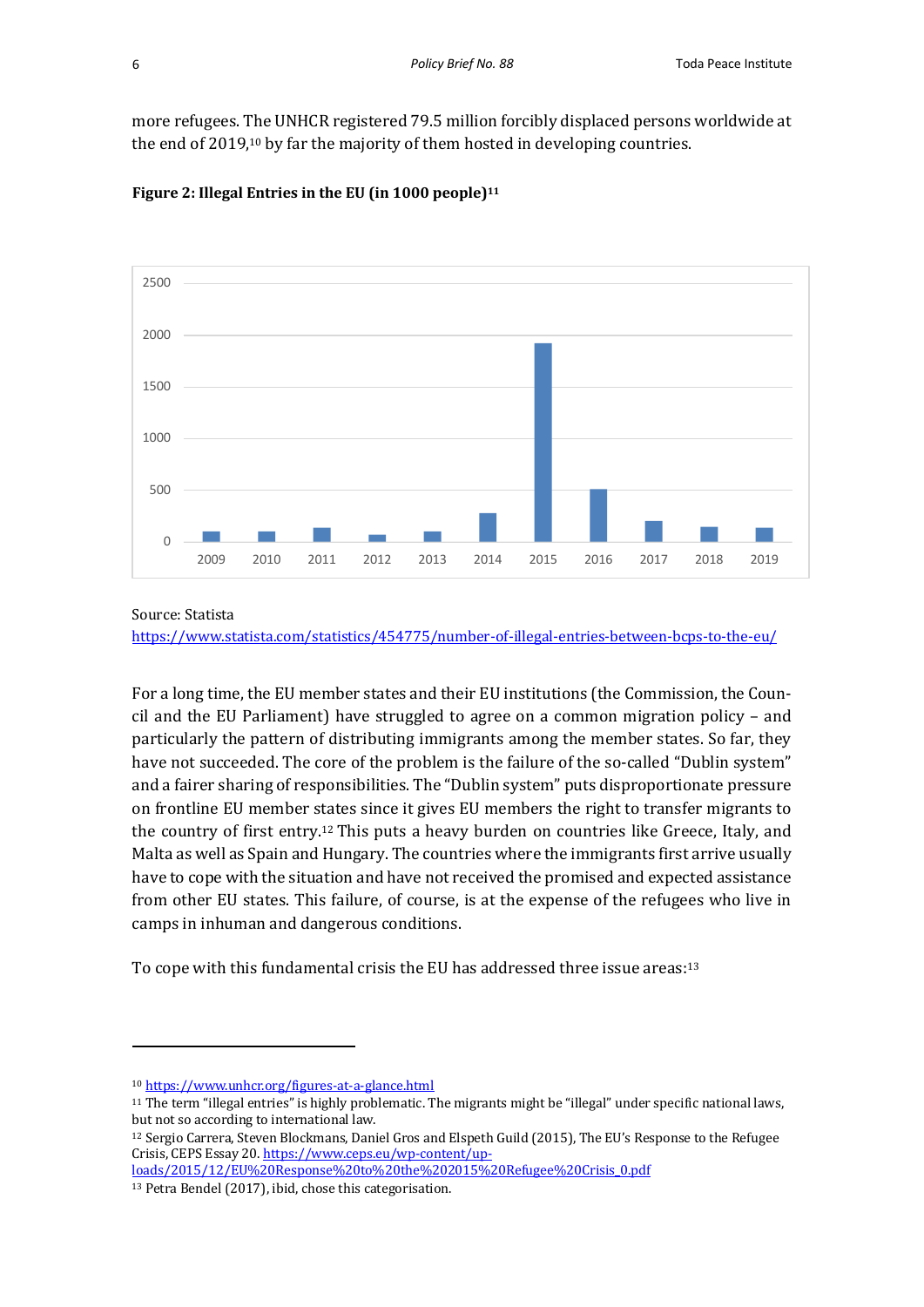*First*, cooperation with countries of origin and transit states, which de-facto tries to outsource the migration policy: Due to the EU's inability to agree on a coherent asylum policy and for fear of growing right-wing populist parties in many EU states, the EU emphasised the idea of cooperating with the home countries of the refugees and transit countries. The aim is to tackle the root causes for migration and support such states with political, humanitarian and development assistance. The EU is one of the biggest donors in reacting to crisis situations. To address the root causes of conflict is a good idea; however, it is by no means a short-term solution. But the EU makes itself dependent on partner governments that are often autocratic and not necessarily complying with the rule of law. Such EU assistance is also problematic because a large part contributes to training and equipping the police, border and military forces with dubious human rights records. The strategy is intended to extra-territorialise the asylum process in an "offshore procedure" by trying to let come to Europe only those people who received their recognition outside the borders of the EU.

*Second,* strengthening and protecting the external EU borders: Again, the core of the problem is the non-functioning "Dublin system". Therefore, the EU formed a Coast Guard that emerged from the previous EU FRONTEX agency to quickly mobilise border guards when necessary to assist member countries to cope with an influx of refugees. In addition, socalled hotspots were set up where refugees were gathered for the purpose of border management. Several of these hotspots have been set up in Greece and Italy. EU naval forces joined for Operation "Sophia", a military operation started in 2015 as a consequence of migrant shipwrecks in the Mediterranean. The successor, Operation "IRINI" (Greek for peace), in operation now, is no longer intended to rescue shipwrecked refugees (that is left to NGOs that are often hindered in their rescue operations) but to enforce the UN weapon embargo against Libya.<sup>14</sup> As a result of EU policies and the insistence of member states, the EU is strengthening its external borders, physically with fences and primarily with police and military means, to keep the refugees out.

*Third*, establishment of a common European asylum system: This part is the heart of the migration policy and has, so far, failed. For the past years, the EU has been unable to find a solution or any common ground on migration policy. In the meantime, several EU member states decided not to accept any refugees at all, while others are dragging their feet. As a result, the burden lies on the shoulders of those countries that are either confronted with the arrival of refugees at their border or those that want to meet their humanitarian commitments.

In conclusion, the EU has not been able to come to terms with its internal difficulties in migration policy, at the expense of the rights of refugees that are granted in international law. The political decision-making process has led to move the responsibility for refugees away from justice and home affairs to foreign, security and defence policy, which, in fact, undermines the role of the European Parliament which has limited authority in that area. There is no solution in sight. The EU usually tries to find supra-national solutions or take at least unanimous decisions. This seems not possible when it comes to migration policies. An

<sup>14</sup> https://www.operationirini.eu/about-us/#mission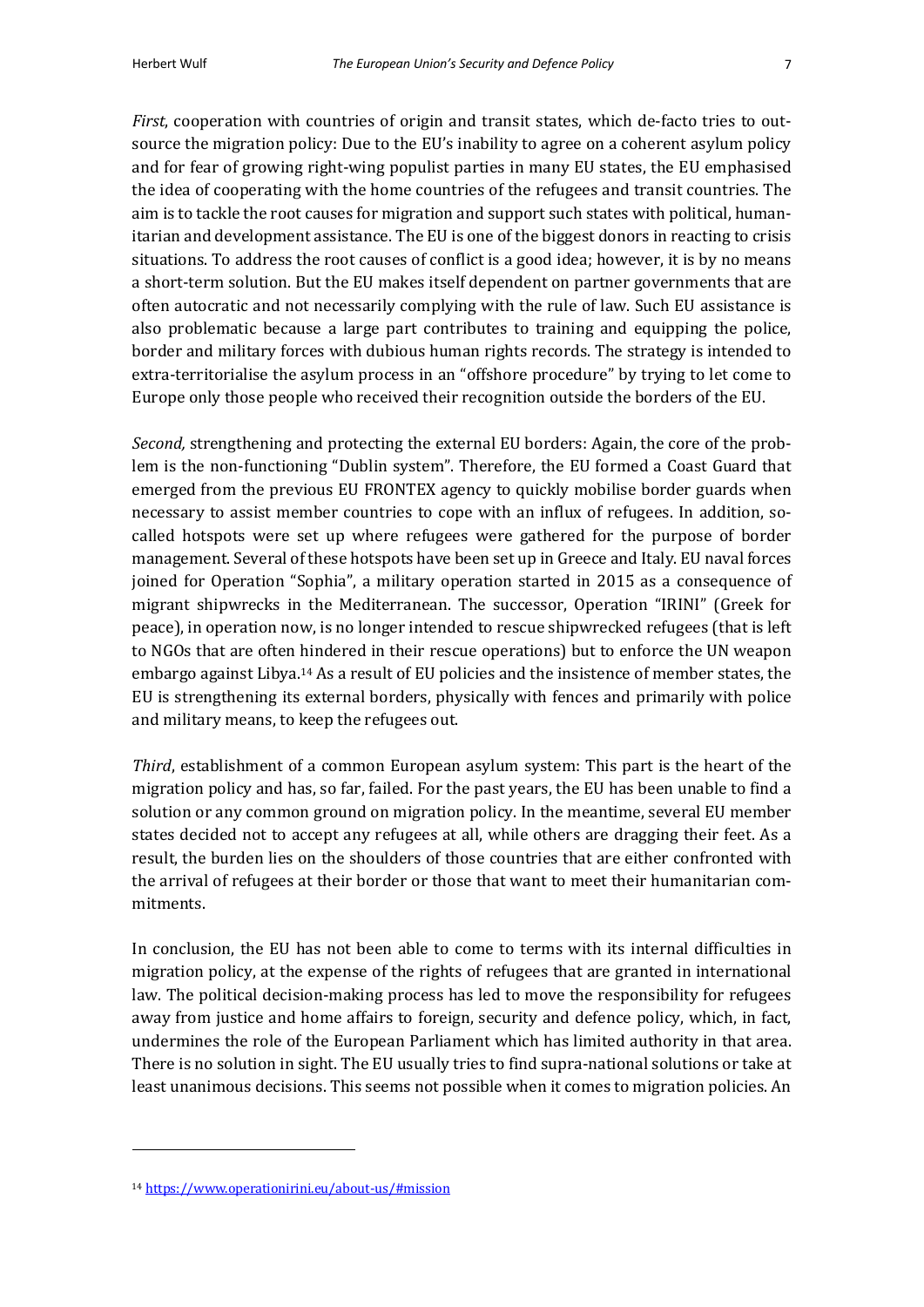alternative could be to go back to re-nationalisation and let each country cope with its problems - a path towards the break-up of the Union. Or, to pursue a "two-speed" course which has been practiced in many other areas in the EU – which allows a core group of member states to go ahead with their policy solution. Again, this is not the preferred common road the EU has on its agenda.

## **2. Brexit: An open ended, but possibly painful divorce**

The withdrawal of the UK from the EU has a security and an economic dimension that will affect the bilateral relationship. It is potentially threatening for the Union as other members might follow the British example. All existing EU arrangements and cooperative projects will need to be reassessed. Successive UK governments of different political leanings have never been strong supporters of a common EU defence policy. Alongside cooperation in EU defence policy, Britain has always underlined its special relationship to the US, not the least in defence policy. But in future, the UK will no longer participate in the European Common Foreign and Security Policy (CFSP) or in the Common Security and Defence Policy (CSDP) – which means that agreements on common EU defence and security policy could be more easily achievable after Brexit. At the same time, the UK contributed financially (although not on a large scale) to the EU defence programmes and it has important military capabilities, even projection of force capabilities outside the European continent, that are no longer available to the EU.

The UK government made it clear in parliament that there will be fundamental changes:

The UK will be leaving the EU's common security and defence structures, and our future relationship with those structures will be as a third country. The UK will pursue a distinctive, independent, and sovereign foreign and defence policy that meets British interests and promotes our values...<sup>15</sup>

The changes will not only be in broader foreign policy relations but also all the way down to cooperation of the armed force and arms industry projects.

Given that the modalities of the relations between the EU and the UK are still not detailed, the future relationship in security and defence is still open. It is safe to predict, however, that Brexit will make cooperation more complicated and possibly more expensive. The network that has grown over decades will need to be adjusted. Will the UK be excluded from joint projects in future or will it have a status as a preferred partner? Whatever the answers, Brexit will be a painful process for the EU and for Britain. Depending on how "hard" or "soft" Brexit will be, the cooperation might result in a sudden standstill, or there might still be ways for partnership and cooperation. In addition, there is still the competition between NATO and EU which has never been solved and might intensify as a result of Brexit.

<sup>&</sup>lt;sup>15</sup> UK Parliament, PQ242049, EU Defence Policy, 16 April 2019, https://www.parliament.uk/business/publications/research/eu-referendum/defence-security-and-immigration/.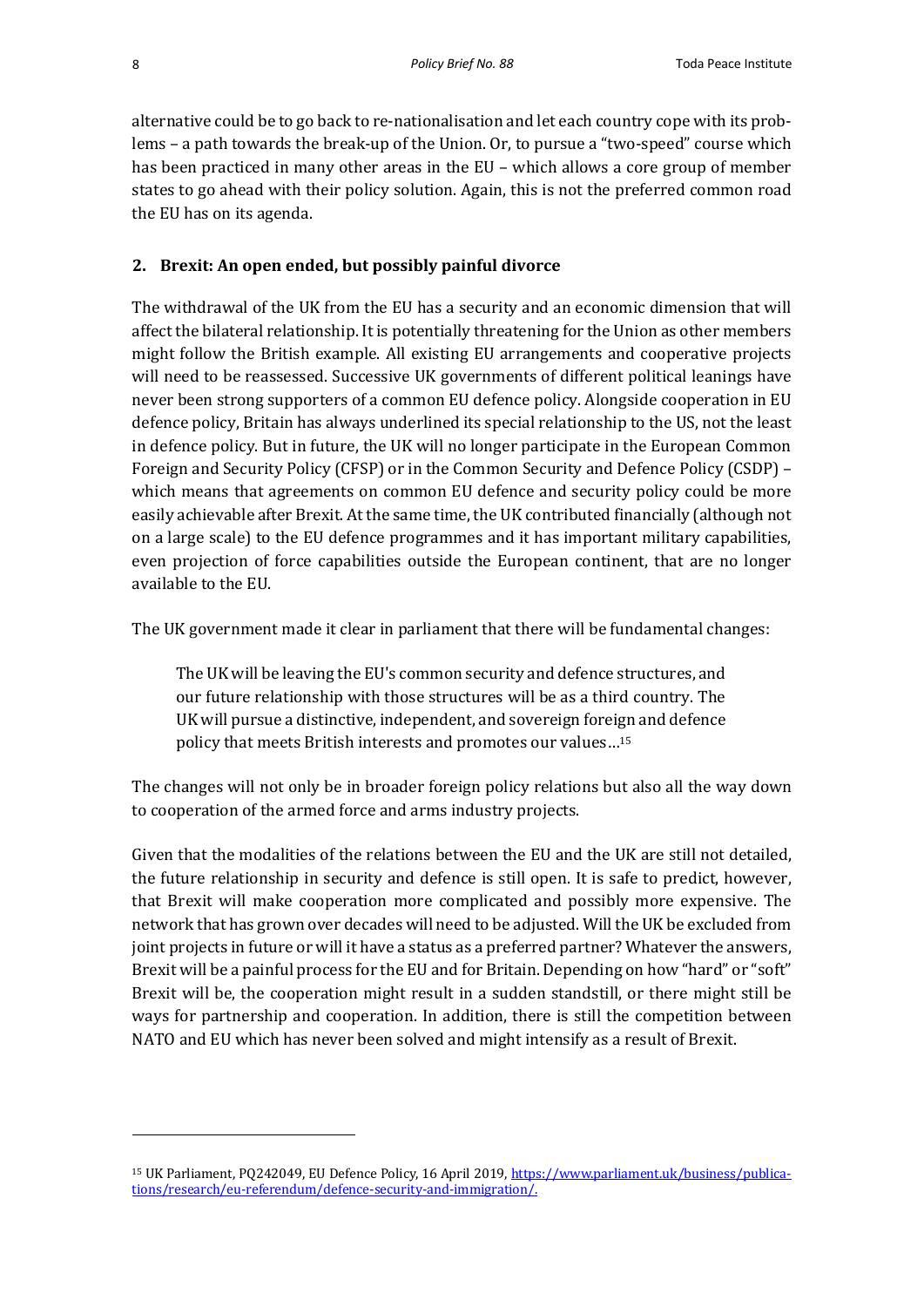#### **3.** The "America first" policy within NATO and the challenge for the EU

According to the US administration, Europe does not do enough for its own defence. It spends too little and the US has to foot the bill. This fits into Trump's general "America first" policy. In 2014, NATO decided to aim at spending at least two percent of each member state's GDP in their defence budget. In 2019, only nine out of 28 NATO countries—USA, Bulgaria, Greece, the UK, Estonia, Romania, Lithuania, Latvia and Poland—spent two percent or more of its GDP, whereas all other 19 member countries did not reach that threshold, as Figure 3 illustrates. Trump cornered Germany in particular and, in one of his campaign rallies in July 2020, he bluntly said to the amusement of his followers: "Angela, Angela, you have to pay your bill."

President Trump's criticism that too many NATO countries are free-riders and that the US would not accept this any longer, cannot be taken as a simple message to please his voters. Many European countries have regularly rebutted the criticism and argued, for example, that a lot more has been channelled into development aid than what the US has spent. French President Macron countered the US criticism and called NATO in November 2019 "brain dead", a critique directed at the US president's lack of commitment to the alliance. Macron warned that "we find ourselves for the first time with an American president who doesn't share our idea of the European project."<sup>16</sup> Other governments in Europe, trying to rescue the transatlantic partnership, rejected Macron's remarks on NATO.

Despite all diplomatic efforts in the European part of NATO to paint a less drastic picture than President Trump, his criticism, nevertheless, has had its effects. There is both a debate now about intensified EU efforts to spend more in order to be less dependent on the US, to have more autonomy in security matters in Europe and, furthermore, defence budgets have been increased in several countries in recent years. Official NATO data shows that the percentage of the GDP going into the defence budgets has increased in most countries during the last five years and reported growth rates of defence budgets for 2015 to 2019, fluctuating between 1.7 and 5.7 percent real growth.<sup>17</sup>

Defence policy in the EU is complicated by the fact that many (though not all) EU member countries are members of NATO as well, while NATO has European members that are not in the EU. The aim of strengthening EU security and defence policy immediately raises concerns about the role of NATO. While France is strongly in favour of prioritising the EU, most East European governments favour a strong NATO. Others, for example the German government, try to emphasise the importance of a healthy transatlantic relationship in security as well as Europeanisation of defence. With the exit of the UK from the EU, the pendulum swings to stressing the EU role, an issue that was a no-go for the UK. But a division of labour between NATO and EU has never been agreed upon.

<sup>&</sup>lt;sup>16</sup> Macron Interview in The Economist, ibid.

<sup>&</sup>lt;sup>17</sup> NATO Secretary General's Annual Report 2019, p. 40, https://www.nato.int/nato\_static\_fl2014/assets/pdf/2020/3/pdf\_publications/sgar19-en.pdf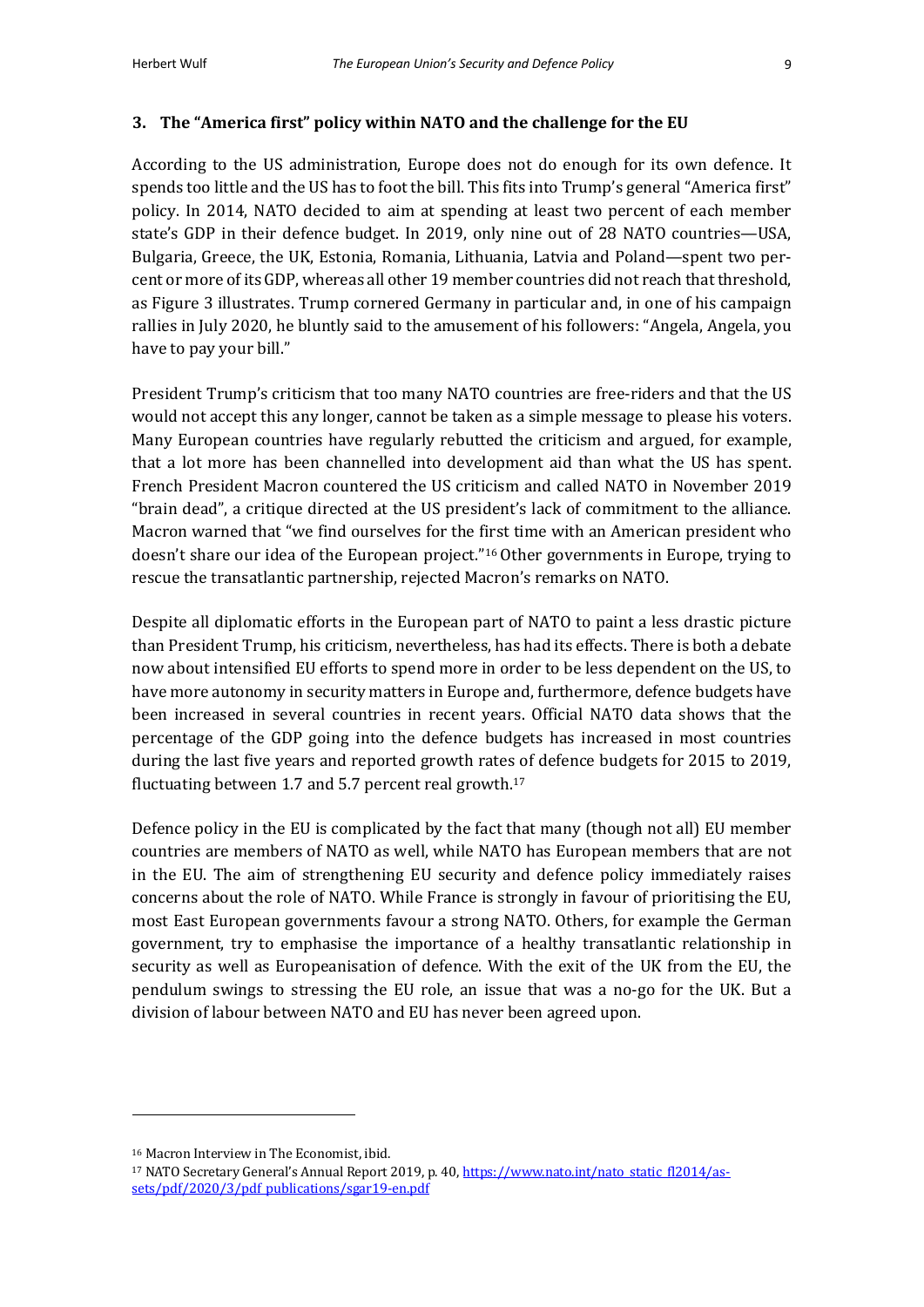



**Source:** NATO Secretary General's Annual Report 2019, p. 40, https://www.nato.int/nato\_static\_fl2014/assets/pdf/2020/3/pdf\_publications/sgar19-en.pdf

Obviously, there is a political understanding among many of the EU governments that the relationship with the US is changing and that the EU has to become more independent in security and military matters. As a consequence, an increasing number of countries invest more resources in defence.

## **4.** The geopolitical challenge: The EU trying to assert itself

The growing economic strength of China has fundamentally shifted power. Already during the Obama Administration, China was seen in the US as its main challenger. With the "Pivot" to Asia" strategy, US foreign policy shifted from Europe and the Middle East towards Asia.<sup>18</sup> In this global competition between the two economic and military powerhouses, USA and China, the position of the EU is at best marginal. The Trump Administration has reinforced

<sup>&</sup>lt;sup>18</sup> Kurt M. Cambell and Ely Ratner (2014) Far Eastern Promises: Why Washington Should Focus on Asia, in: Foreign Affairs, Vo. 93, No. 3, pp. 106-112, 113-116.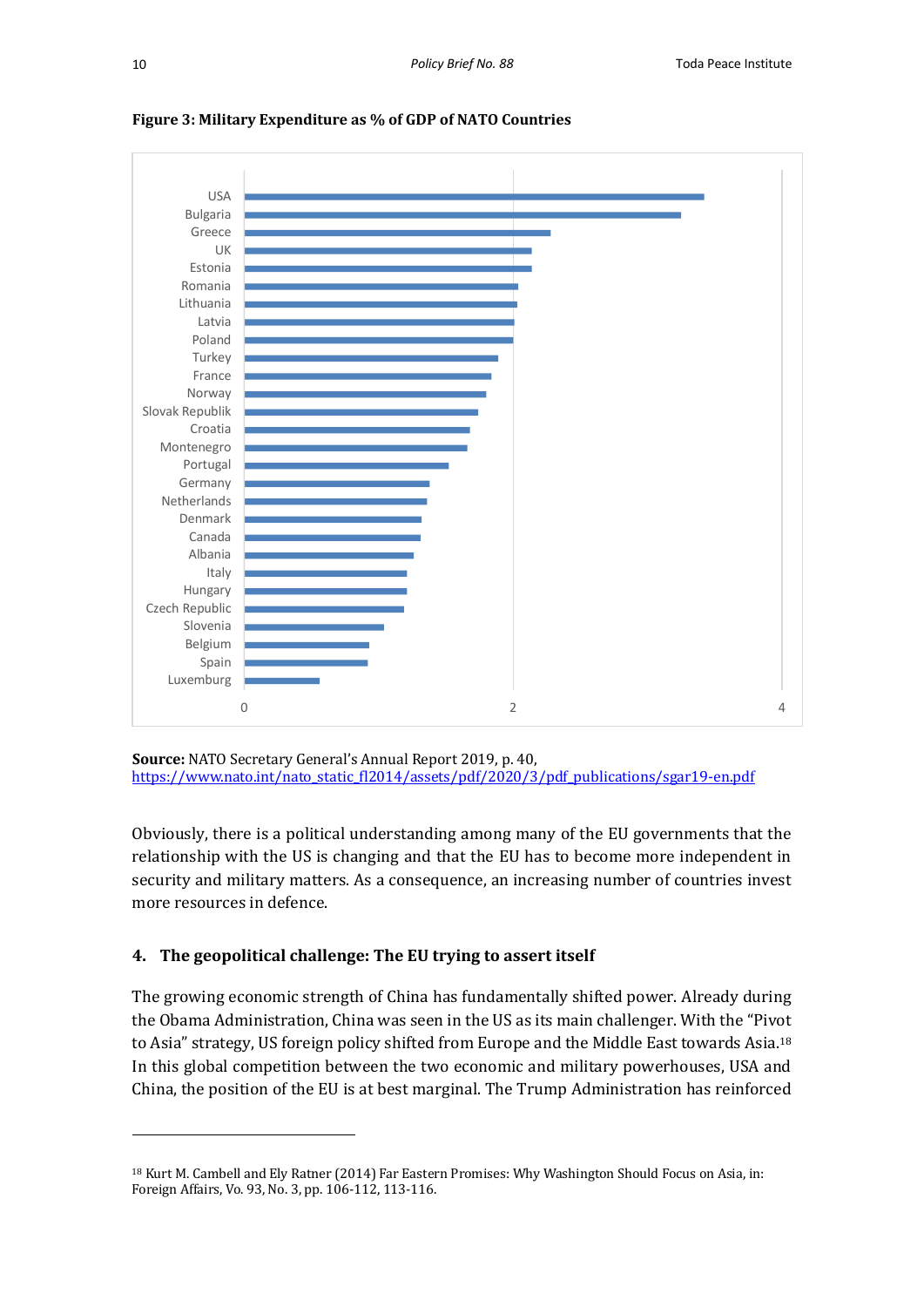the tensions and does not want to play out this competition in multilateral forums but sees it as a bilateral zero-sum game. The EU would like to continue to be closely allied to the US, but this seems more and more difficult, since forums like the UN or the World Trade Organisation are sidelined by the US.

At the same time the EU pursues a policy of cooperation with China to find a balance of interest. It sees China as an economic competitor as well as a systemic rival. China has become uncooperative and expects others to bend to its wishes. Comments about China have more recently been in the tone of China-bashing. The EU official 2019 EU-China outlook illustrates both the cautious approach and the ambition to assert itself:

China is, simultaneously, in different policy areas, a cooperation partner with whom the EU has closely aligned objectives, a negotiating partner with whom the EU needs to find a balance of interests, an economic competitor in the pursuit of technological leadership, and a systemic rival promoting alternative models of governance. This requires a flexible and pragmatic wholeof-EU approach enabling a principled defence of interests and values.<sup>19</sup>

But that whole-of-EU approach is difficult to achieve, since some of the EU member states (i.e. Greece and Italy for investments, Germany for its exports) do rely economically more on China than others. Thus, in this foreign policy arena, the EU does not speak with one voice and is struggling to find common ground. In his interview with The Economist, French President Macron speaks of the "risk of bipolarisation" between the US and China that could marginalise Europe. He would like to see Europe as "a balancing power" in this rivalry. Josep Borrell, EU High Representative for Foreign Affairs and Security Policy and vice president of the European Commission, envisages a strong role for the EU: "To avoid being the losers in today's US-China competition, we must relearn the language of power and conceive of Europe as a top-tier geostrategic actor."<sup>20</sup>

The relations of the EU to Russia are stressed between a policy of tough sanctions and diplomatic initiatives for dialogue. This is the result of Russia's policy in the Crimea, perceived in contrast to Russia in the EU and the US as "annexation", and Russia's military involvement in the Middle East. On issues of arms control, the EU is interested to keep global forums and treaties intact, but here the EU is not the major player and depends on US-Russia relations. So far, the EU has not been able to prevent or reverse the US policy of departing from arms control treaties, neither in the Iran-P5+1 nuclear deal nor in the INF treaty.

It is not new that the EU, in its Common Foreign and Security Policy, struggles to find its role in this largely geopolitical game. The EU's ambition is to reduce its dependencies on either of the two powers and wants to become a major player itself. This has been hesitantly expressed already in its 2003 Security Strategy, "A Secure Europe in a Better World",<sup>21</sup> which formulated the need to put the EU on the foreign affairs and security map of the world,

<sup>19</sup> EU-China Strategic Outlook, Brussels, March 2019. https://ec.europa.eu/commission/sites/beta-political/files/communication-eu-china-a-strategic-outlook.pdf

<sup>&</sup>lt;sup>20</sup> Josep Borrell, Embracing Europe's Power, in: IPG, 25 February 2020, https://www.ips-journal.eu/regions/europe/article/show/embracing-europes-power-4095/

<sup>21</sup> http://www.internationaldemocracywatch.org/attachments/307\_European%20Security%20Strategy.pdf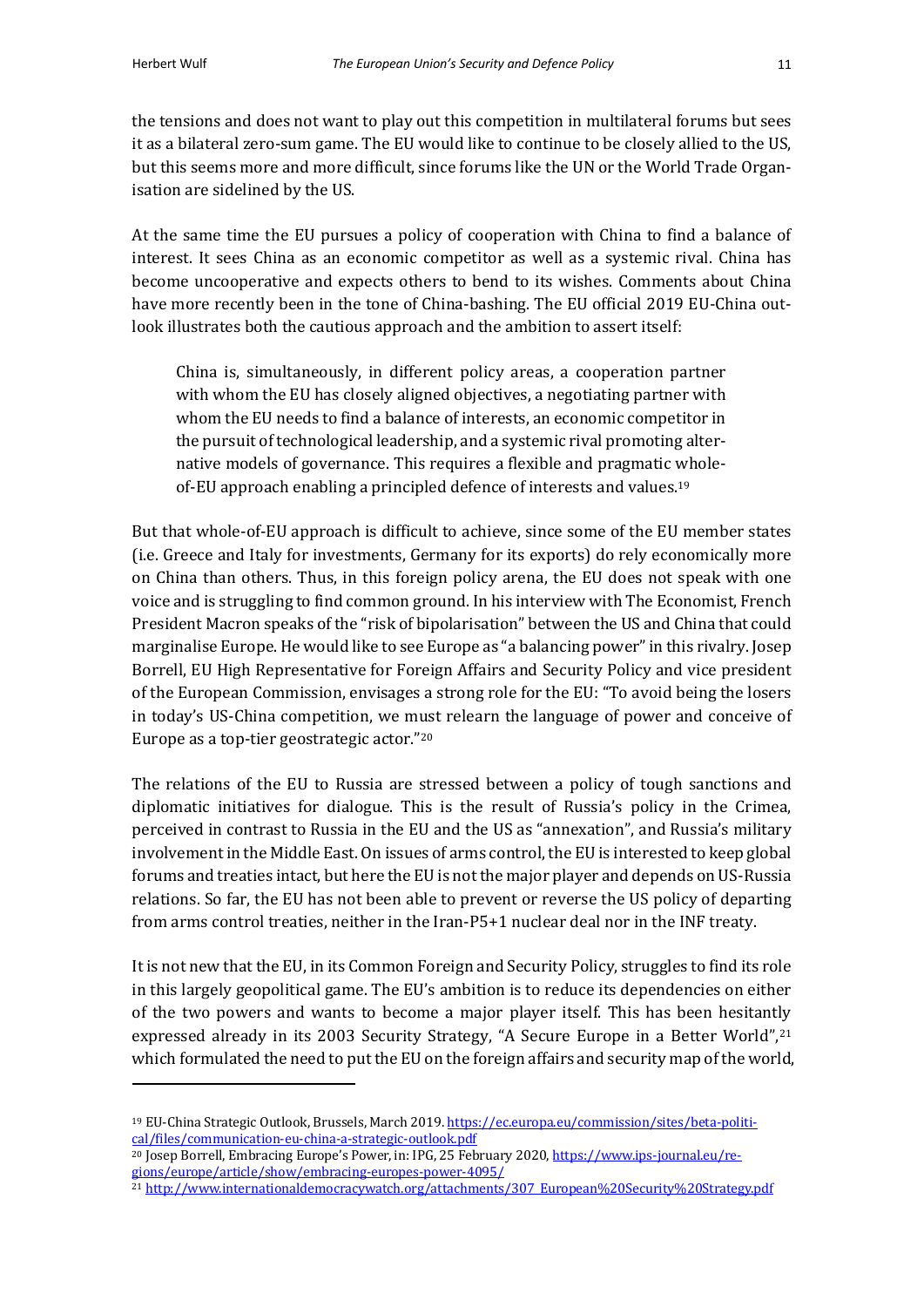develop tools against global threats and play a stronger role in regional conflicts. In accordance with the UN Millennium goals, the EU strategy made it clear that complex challenges like poverty, hunger, scarce resources, migration etc. could not be solved by military means. The European vision was more self-confidently expressed in the 2016 Global Strategy "Shared Vision, Common Action: A Stronger Europe". The High Representative Federica Mogherini formulated:

We will indeed have to rethink the way our Union works, but we perfectly know what to work for. We know what our principles, our interests and our priorities are. This is no time for uncertainty: our Union needs a Strategy. We need a shared vision, and common action.<sup>22</sup>

While the 2003 and 2016 strategies concentrate primarily on security, on potential threats and challenges, the Corona crisis has added concerns about the economic viability of globalised structures. Nevertheless, among the principles of the EU is the emphasis on engaging and cooperating and holding on to a multilateral world, and to restoring global governance. But more recently the emphasis has shifted towards increased defence efforts. The Commissioner in charge, Borrell, urged the EU to take "collective security into our own hands" and make "defence a top priority for the Union."23

Although the EU has still only limited coherent geopolitical ambitions, the underlying longterm trend shows that there exists a strong impulse towards a more harmonised EU defence policy and corresponding military capabilities. The political will to strengthen the EU defence posture is clearly there; in what way it will be put into practise is still an open question. 

## **5. Corona crisis: An unexpected challenge and rule-changer**

The Corona crisis has created a fundamentally new situation and global leadership credentials might be enhanced as, for example, in the case of Germany or damaged as in the case of the US. The US-China rivalry has, according to the EU Commission "exposed the international security threat of a multi-dimensional conflict between the two countries".<sup>24</sup> Not only the EU health systems and the economy in general are affected but, suddenly and unexpectedly, the crisis forced political decision-makers in the EU to throw a number of iron rules overboard in order to cope with the negative economic effects of the lock-down of entire societies. This is most obvious in the budgetary rules of the EU and the member states. As an effect of the Corona crisis, the rules on monetary stability (the long-term debt of member states and the annual deficit rules), spelled out in the 1992 Maastricht Treaty, are no longer iron-cast. The 1997 EU Stability and Growth Pact (with its 60% of BIP debt threshold and 3% of BIP annual deficit) was suspended within a matter of days. What would have been unacceptable in pre-Corona times—the accumulation of debt in unprecedented dimensions

<sup>&</sup>lt;sup>22</sup> In the Foreword to the Strategy, p.3. https://euagenda.eu/upload/publications/untitled-8164-ea.pdf <sup>23</sup> Josep Borrell in his official blog. https://eeas.europa.eu/headquarters/headquarters-homepage/81247/europe-security-and-defence-way-forward\_en

<sup>&</sup>lt;sup>24</sup> Josep Borrell, 30 April 2020 in European Council on Foreign Relations, https://eeas.europa.eu/headquarters/headquarters-homepage/78098/post-coronavirus-world-here-already\_en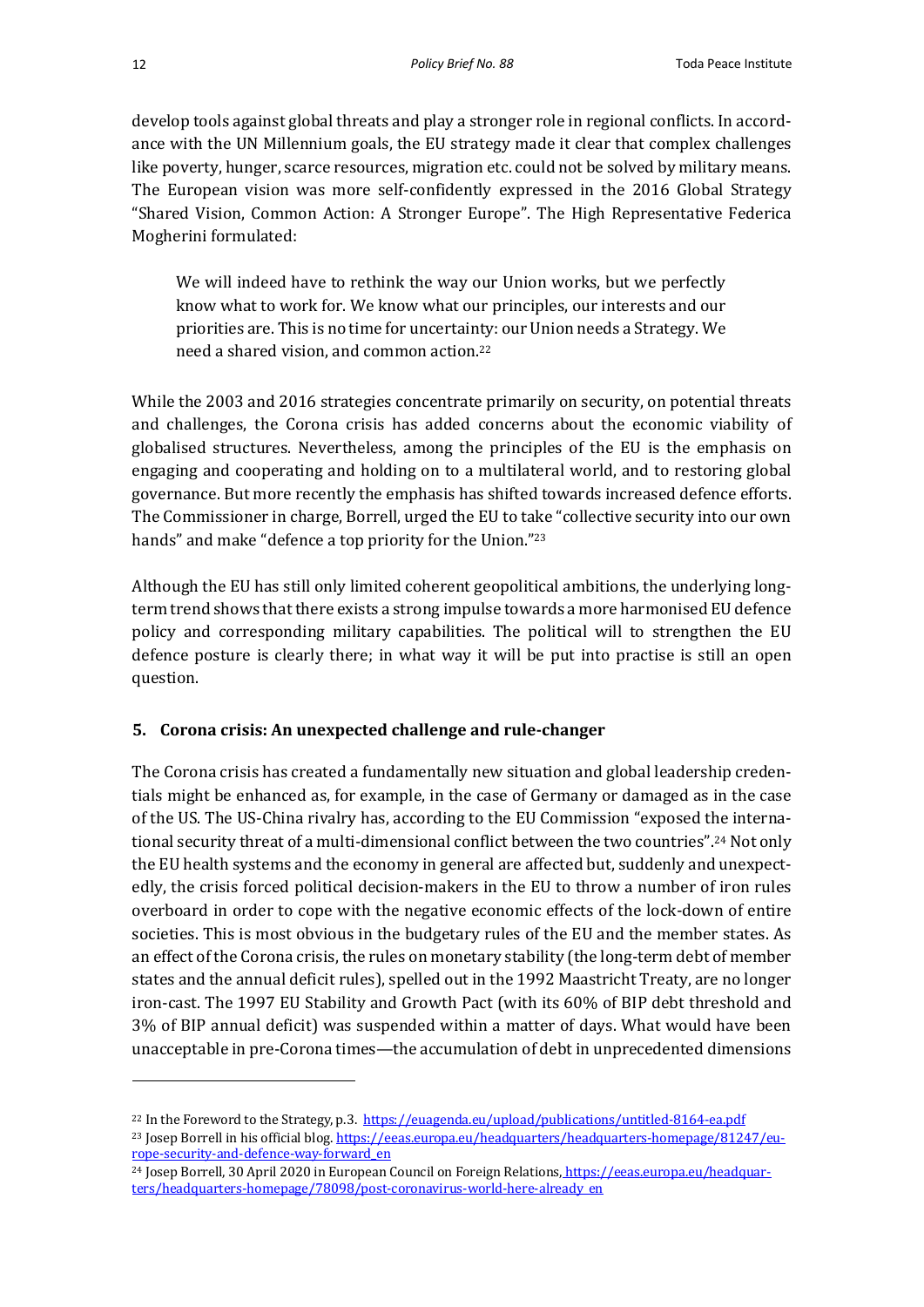$\sim$  is now part of the EU agenda. In July 2020, a package of 1.8 trillion Euros (750 billion recovery fund and 1074 billion EU budget for the years 2021-27) was agreed upon. Although the discussions were difficult and controversial, an agreement was possible. It is meant to be a signal inside and outside the EU about the political will and an economic tool to manage this crisis  $-$  a signal not self-evident among 27 sovereign governments who all have their own agenda.

It is not known yet what the long-term budgetary effects of the Corona crisis and the recovery plan will be. In the budgetary area of security and defence, two contradictory scenarios seem possible:

First, given the budget pressures from the negative economic effects of the Corona crisis, defence budgets in the EU might be frozen or even reduced. Already now, security experts NATO Secretary General Jens Stoltenberg and EU Commissioner Borrell have warned against slashing defence spending under pressure from the economic fallout.<sup>25</sup>

Second, in contrast, and more likely, the recovery plans of EU member states and the EU Commission are in such an order of magnitude, that present defence budgets seem almost marginal. Given the trillion-EURO recovery fund and budget and breaking of established budgetary rules, it is likely that the defence industry will profit from these recovery programmes. In many cases, military procurement programmes are already used to stabilise the economic situation by ordering and producing military goods and weapon systems earlier than originally planned.

The budget of the EU Commission for the next seven-year period is controversial since the July compromise of the EU Council goes, according to the EU Parliament, at the expense of important future projects in R&D, climate change and digitalisation. Despite all these uncertainties, substantial amounts will be allocated for defence, since the political will is there to make the EU less dependent on the US. At the same time, a debate about solidarity among the member states has emerged. Although there were heated arguments on how to assist the countries most affected by Corona and who has to foot the bill, a strong current has emerged, pushed primarily by the French and German governments, that generous terms of cooperation and mutual assistance are accepted to initiate the recovery. If this recovery plan works, it will not only have effects on the economy, but is potentially capable of overcoming the long-existing North-South divide in the EU. The North considers itself as economically responsible, while the South is seen as incapable of tough reforms. These notions might be overcome by a carefully managed recovery programme. Whether that is helpful in levelling the East-West divide on different interpretations of the rule of law is debatable. 

<sup>&</sup>lt;sup>25</sup> Quoted in Alexandra Brzozowski, Europe's defence budget up in the air amid COVID-19 recovery spending, https://www.euractiv.com/section/defence-and-security/news/europes-defence-budget-up-in-the-air-amidcovid-19-recovery-spending/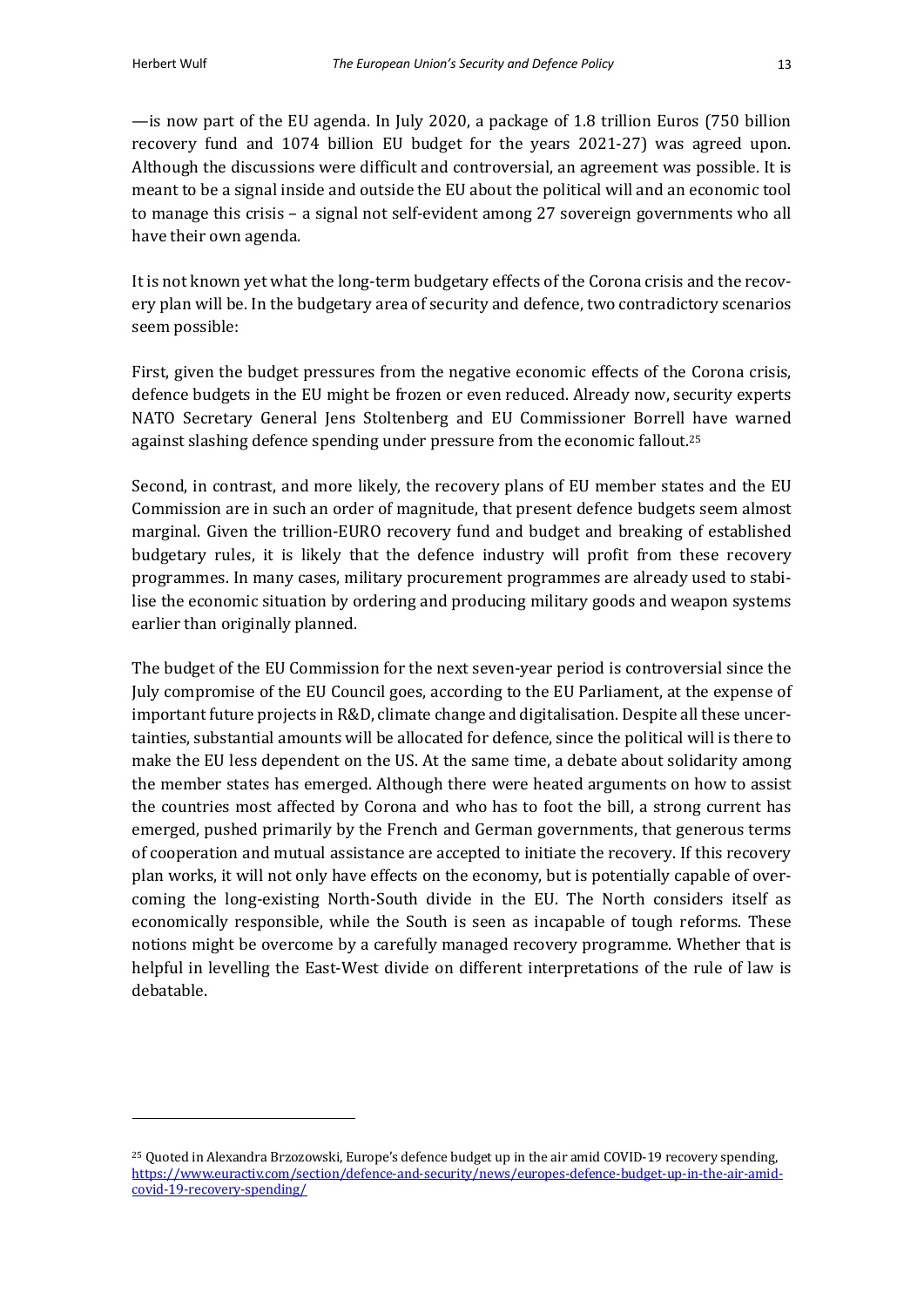## **III.** What future? Two Steps Forward, One Step Back

What is the future of the European foreign, security and defence policy (and possibly a re-emerging of a peace policy)? A lot of issues remain unresolved: from differences in the importance of European values to more trivial organisational issues. Common ground, for example, is not only missing in an asylum policy, there is also disagreement on trends to curtail free press and an independent judiciary (particularly in Poland and Hungary but not only there).

A barrier to a harmonised defence policy is, for example, incompatible structures in the armed forces and duplication in development and production of weapon systems. Towards the end of his term, Commission President Jean-Claude Junker, underlined this problem in a 2018 factsheet, published by the Commission. "There are 178 different weapon systems in the EU, compared to 30 in the US."<sup>26</sup> While all these complaints about a lack of coordination and a waste of resources sound familiar, there is, nevertheless, a momentum to overcome national interests.

Beyond these primarily technical and organisational inadequacies, there are some fundamental political—even philosophical—differences. French President Macron emphasised that "military credibility" is essential in a "world where authoritarian powers are on the rise..." And he added: "Basically, I think European humanism, in order to win, needs to become sovereign once again and to rediscover a form of realpolitik."<sup>27</sup> This might be the present political mainstream, but is highly controversial among the people in the EU. Former US President Barack Obama once famously referred to the "Washington playbook" of military power, coming out of the foreign policy establishment. He did not necessarily want to follow that playbook of using the military to solve foreign policy problems.<sup>28</sup> In contrast to their US counterparts who glorify and exalt the military<sup>29</sup>, European leaders have largely internalised the futility of war owing to their history. They often stress that the use of force can only be a means of last resort.

While there exists a certain reluctance about military intervention, the EU leaders clearly express a political will and arrange for institutional changes towards Europeanised defence. Among them, the establishment of an EU Defence Fund and the inclusion of defence expenditure in the EU budget since 2017 opened the door to an active role for the EU Commission. The EU 2021-2027 budget allocates a total of  $\epsilon$ 13 billion for security and defence, of which the European Defence Fund has been granted  $\epsilon$ 7 billion.<sup>30</sup> While these figures might still be adjusted, the Commission will play an intensified coordinating role in defence in future. Compared to the total defence expenditures in EU member countries, this is not a

<sup>&</sup>lt;sup>26</sup> Defending Europe. The case for greater EU Cooperation on security and defence, https://ec.europa.eu/commission/sites/beta-political/files/defending-europe-factsheet\_en.pdf

<sup>&</sup>lt;sup>27</sup> Macron interview in The Economist, ibid.

<sup>&</sup>lt;sup>28</sup> Nancy LeTourneau, Obama's Challenge to the Washington Playbook, In: Washington Monthly, March 11, 2016. https://washingtonmonthly.com/2016/03/11/obamas-challenge-to-the-washington-playbook/

<sup>&</sup>lt;sup>29</sup> Tony Judt, 'What Have We Learned, If Anything?' *New York Review of Books*, 1 May 2008, p. 18

<sup>&</sup>lt;sup>30</sup> European Council decision 21 July 2020, https://www.consilium.europa.eu/media/45109/210720-euco-final-conclusions-en.pdf.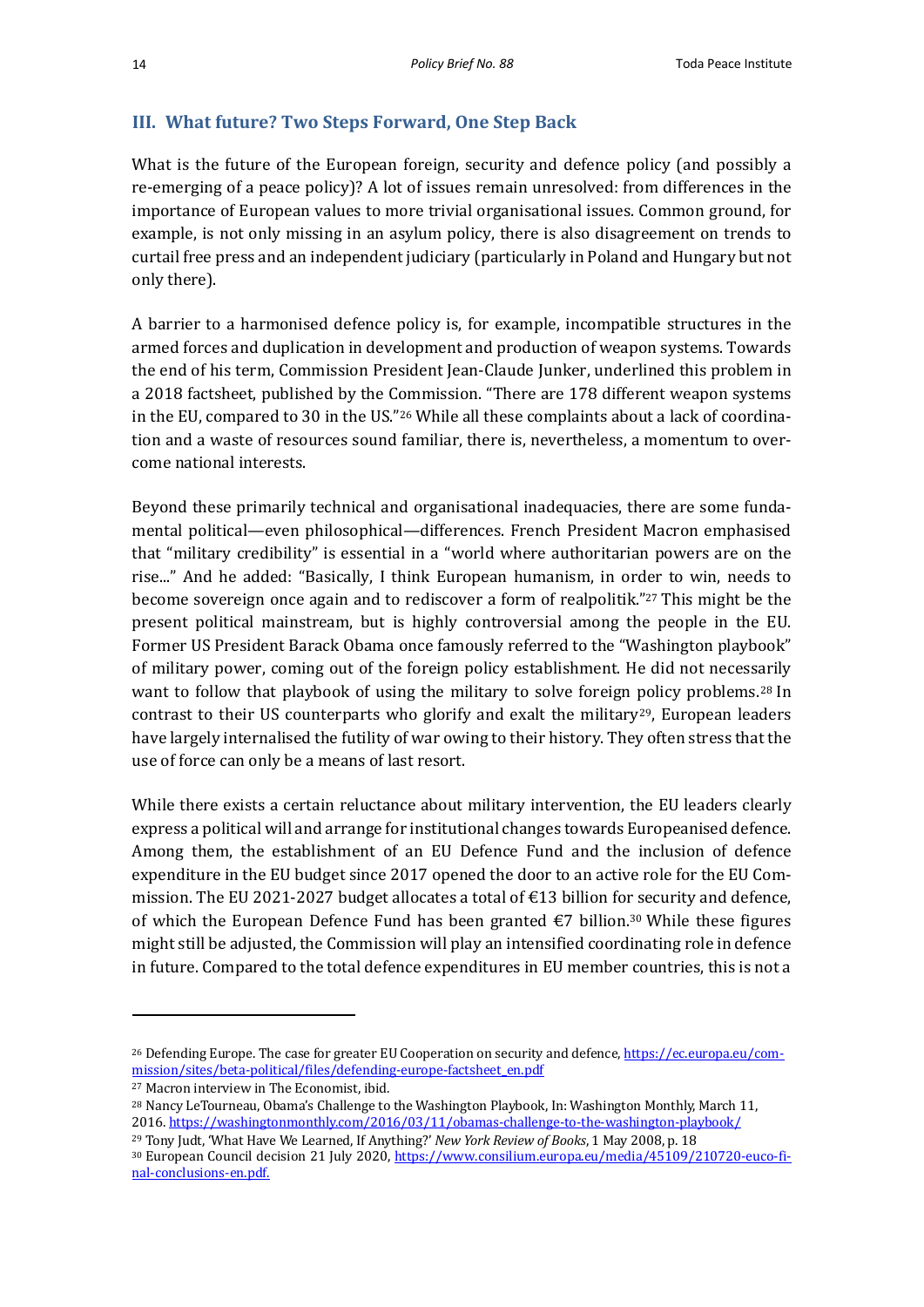large sum for the seven-year period of the budget. It is almost symbolic or token-politics, except for the fact that it signals the new role of the Commission in defence.

The results of these laborious, long-term and often frustrating processes and debates in the EU are mostly compromises that leave a lot open. The ambition of strengthening the European Security and Defence Policy has led to an emphasis on the military. Common Foreign and Security Policy lags behind due to mutually exclusive national interest and formal compromises that do not overcome the contradictions in foreign policy outlook. While humanitarian values are emphasised (human rights, multilateralism, good governance, free press, independent judiciary, arms control etc.), many indicators point in the direction of realpolitik and an intensified military role of the EU. The political will is there to strengthen EU military capacities; the practice is often contradictory and ineffective.

The EU wants to pacify the conflicts in its immediate neighbourhood, if necessary, by military means. But when it gets practical, it is complicated. In the case of Libya, for example, France and Italy, are on opposing sites in this proxy war. The EU is still far away from a more harmonised EU policy, because the EU is not yet a Union, especially in its Common Foreign and Security Policy. The term is almost an oxymoron; driven by national interests, there is not much 'Common', it has little to do with 'Security' (not to mention peace) and, so far, it is not even a 'Policy' in the sense of a convincing strategy. Conceptually and practically, the civilian and military options are currently blurred. Before EU armed forces' capacities (in what integrated form whatsoever) are formed, it is essential to design and agree upon a realistic EU Common Foreign and Security Policy, so that the priorities are clear: first the political concept, followed by the necessary civilian and military capacities.